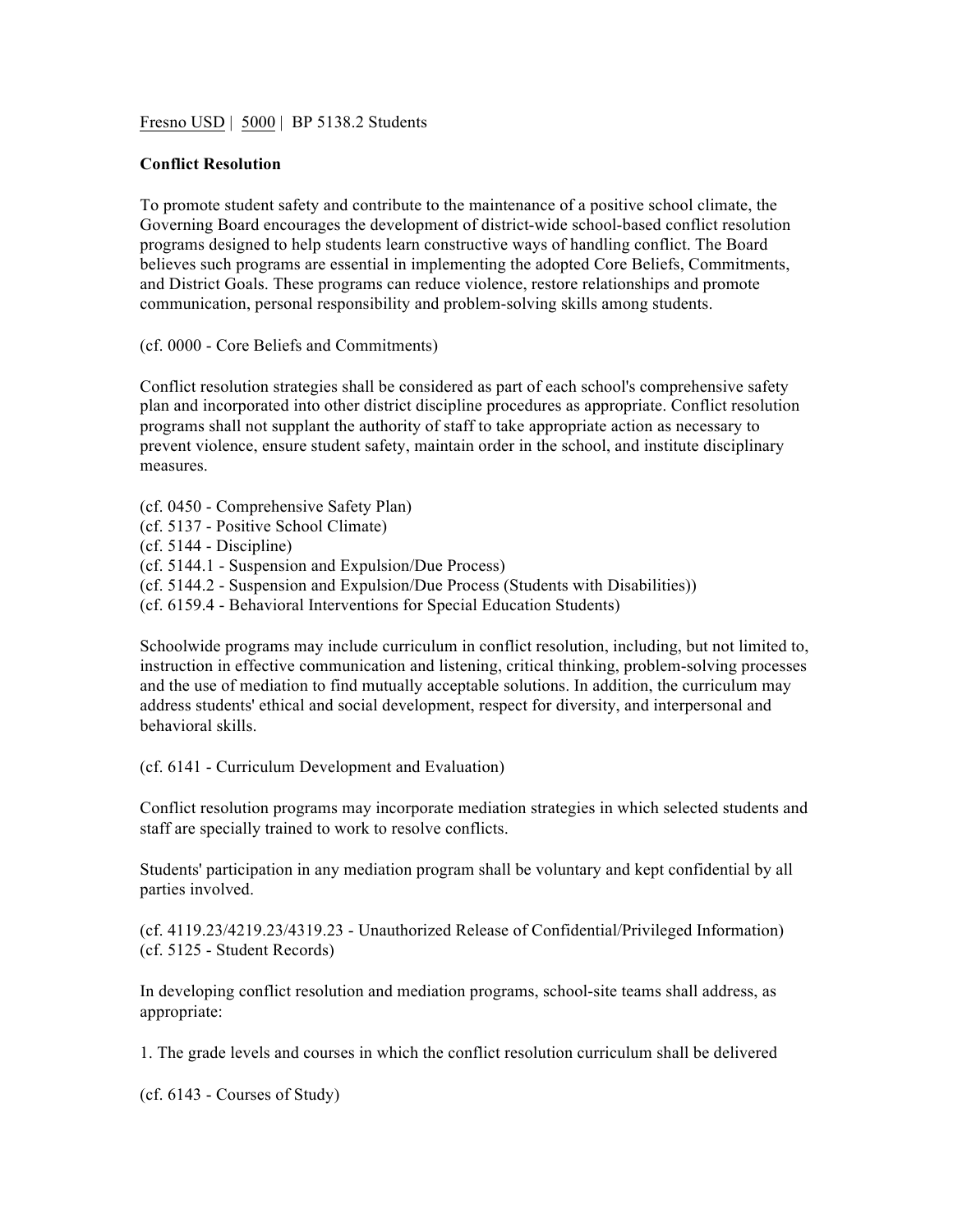2. Staff development related to the implementation of the curriculum and modeling of appropriate behaviors and communication skills

(cf. 4131 - Staff Development)

3. The selection of peer mediators involving, to the extent possible, a cross-section of students in terms of grade, gender, race, ethnicity, and socioeconomic status, and including some students who exhibit negative leadership among peers

4. Training and support for mediators, including training in restorative processes and in the skills related to listening, understanding conflict, communicating effectively and restoring relationships among participants

5. The process for identifying and referring students to mediation and conflict resolution programs

6. The types of conflicts suitable for mediation and restorative processes

(cf. 5131 - Conduct) (cf. 5131.1 - Bus Conduct) (cf. 5131.4 – Campus Disturbances) (cf. 5136 - Gangs) (cf. 5145.3 - Nondiscrimination/Harassment) (cf. 5145.9 - Hate-Motivated Behavior) (cf. 5145.7 - Sexual Harassment)

7. Scheduling and location of mediation sessions

8. Methods of obtaining and recording agreement from all participants

9. The appropriate support of parents/guardians, staff, and other relevant community partners

- (cf. 1020 Youth Services)
- (cf. 1400 Relations Between Other Governmental Agencies and the Schools)
- (cf. 3515 School Safety and Security)
- (cf. 6020 Parent Involvement)
- (cf. 6164.2 Guidance Services)

10. Communications to students, parents/guardians and staff regarding the availability of the program

11. Methods of following up with students to determine the effectiveness of the process including, but not limited to, measurements of whether there has been a reduction in violence at the school and whether the school's suspension rates have fallen since the program has been implemented

Legal Reference: EDUCATION CODE 32280-32288 School safety plans